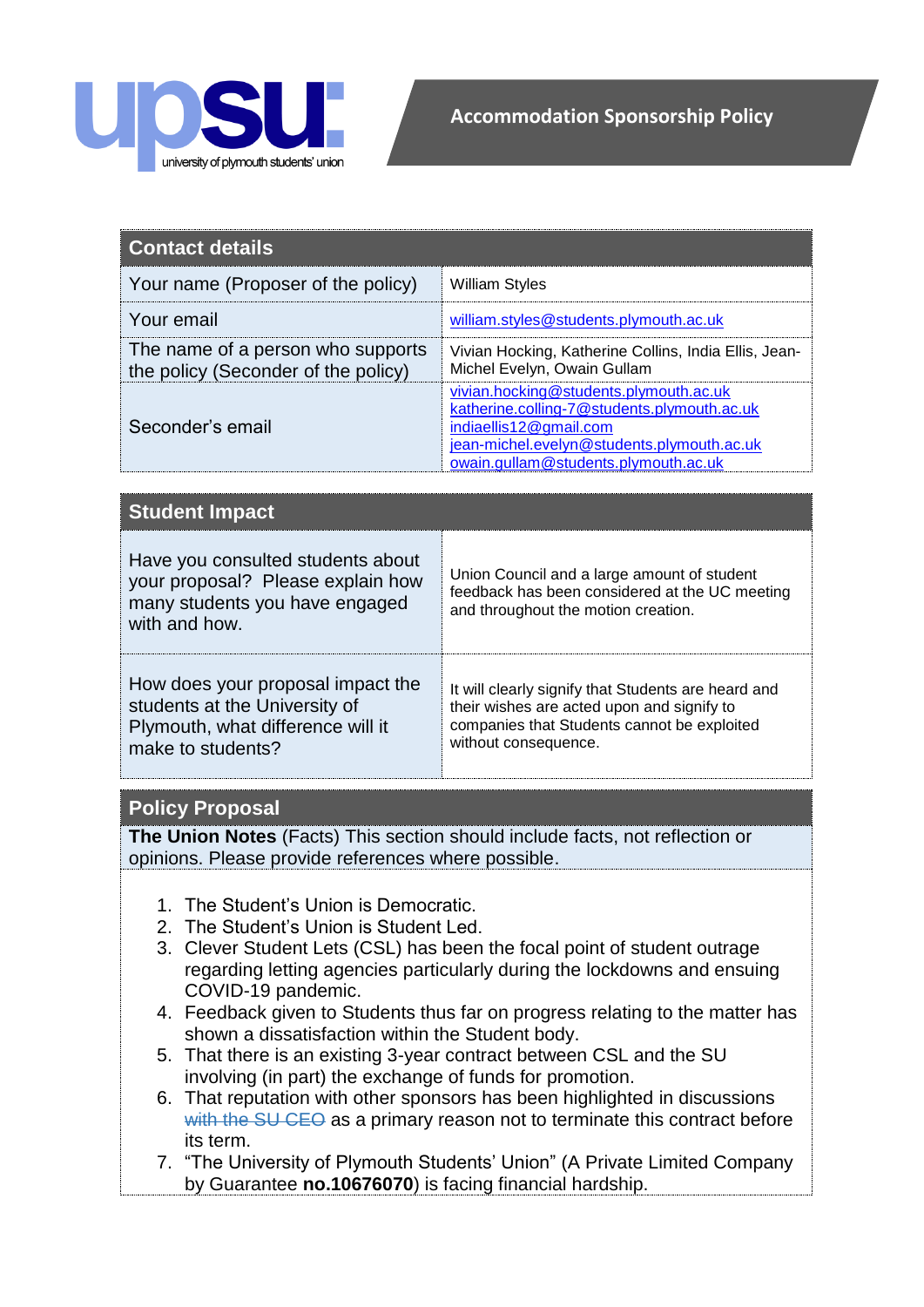| facts stated in 'The Union Notes'                                                                                                                                           |
|-----------------------------------------------------------------------------------------------------------------------------------------------------------------------------|
| 1. That Students should feel heard by their Union.                                                                                                                          |
| 2. That the purpose of a Union is to stand together against exploitative<br>forces.                                                                                         |
| 3. That CSL has shown itself in recent years to be partly, if not largely,                                                                                                  |
| exploitative.                                                                                                                                                               |
| 4. That trespass against our members and their rights cannot be tolerated<br>and must illicit a consequence.                                                                |
| The Union Resolves (Actions) Here you will describe the action you want to be<br>taken, be specific.                                                                        |
|                                                                                                                                                                             |
| As Union Council has been reminded that policy is considered from the Union                                                                                                 |
| Council by the Board of Trustees and is not automatically approved, the Union<br>Council resolves to "request and advise our Union" to;                                     |
|                                                                                                                                                                             |
| 1. Terminate the existing contract with CSL effective immediately.<br>2. Not engage in marketing contracts which extend for a period greater than 1                         |
| year.<br>3. Ensuring discussion amongst the Union Council Sabbatical Officers                                                                                               |
| regarding potential UPSU advertorials in which Students are the product,<br>where UPSU would be entering into a long term promotional contract.                             |
|                                                                                                                                                                             |
| relevant to your motion, this could include; consideration of how you would                                                                                                 |
| Appendices/supporting information Please include any supporting information<br>achieve any points in 'The Union Resolves', links to news articles or online<br>publications |

## Accommodations Proposal

Will Styles, Part-time Postgraduate Rep summarised previous discussions, including the fact that students expressed dissatisfaction with Clever Student Lets and how they have dealt with issues, both before and after lockdown and with COVID restrictions.

Will Styles gave an overview of the policy proposal.

The Chair noted that it was not appropriate to refer to members of staff in a Policy Proposal. Either by name or position as they do not have the right of reply. Will apologised.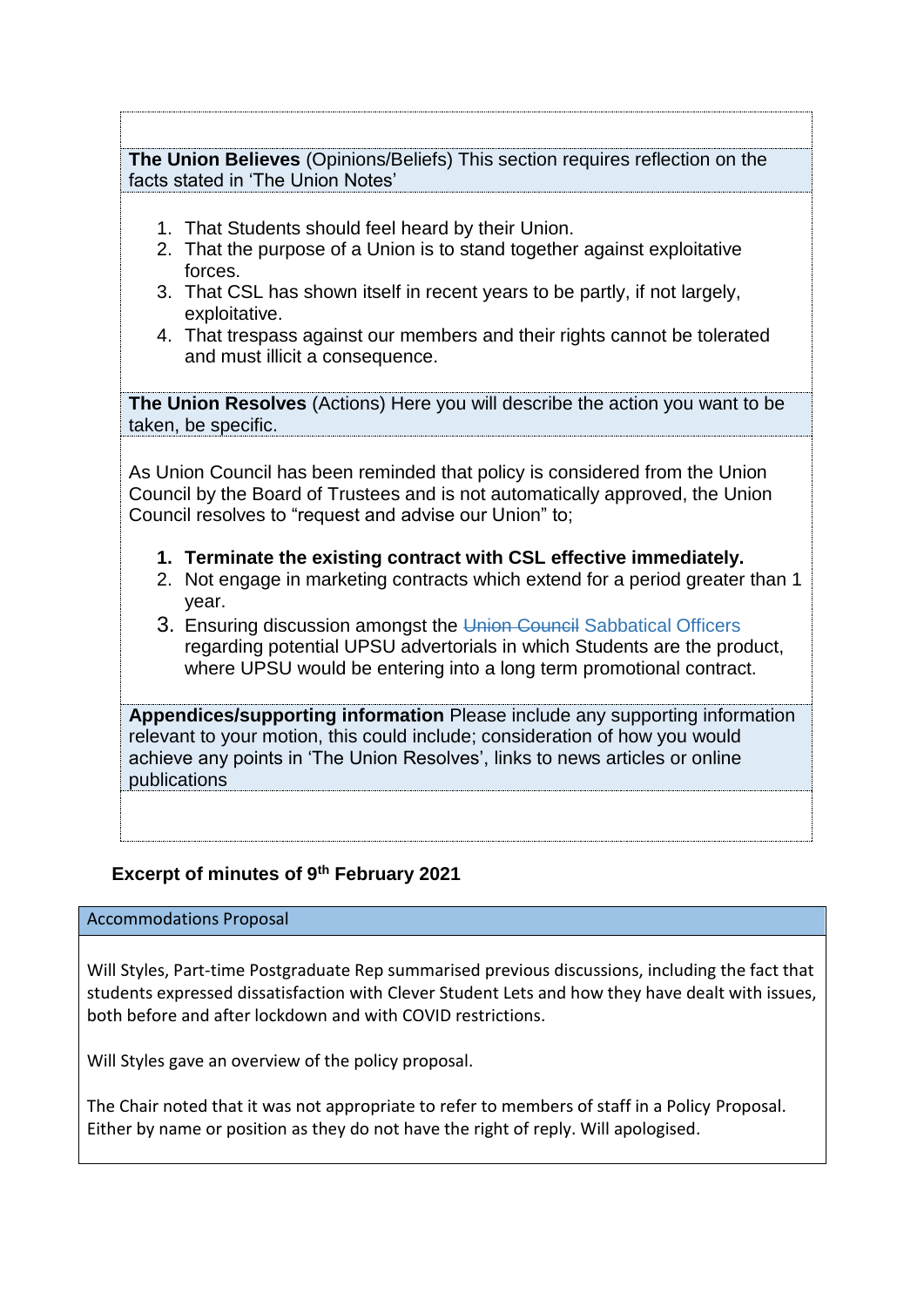The Chair also pointed out that, as has been mentioned at this meeting previously, Union Council does not have the executive power in relation to the resolves in this policy proposal. Will acknowledged that he understood and is only asking for it to be considered.

Emi Dowse, VP Education explained that it was not the remit of any Part-time Officers or School Reps but she suggested that an amendment be made so that the Sabbatical Officers be given the responsibility to feed into those decisions on behalf of the students they represent.

Verity Lemm, VP Sport agreed with the suggestion of that amendment and added there have been things that Officers have wanted to change about this decision making

Viv Hocking School of Engineering, Computing and Mathematics Rep agreed with the amendment as a seconder, Will contacted all other seconders to ask their view.

Takudzwa Mawera, Part-time BAME Officer also agreed that it is important for high level representatives to have oversight of this issue and its one that needs to be rectified immediately. However, Takudzwa questioned if terminating the contract would be helpful to students.

Emi Dowse explained that this has been an ongoing issue and she had met with the previous CEO of Clever Student Lets, along with the UPSU CEO to discuss students concerns. Then in December Emi and Antony Blackshaw, Interim CEO, met with the new CEO of CSL and mutually agreed to pause advertising and payments until January whilst the contract was reviewed.

Emi Dowse then updated that UPSU have mutually agreed with Clever Student Lets to abandon the contract, so they will not require that UPSU to promote them and UPSU would not pursue CSL for payment. This is confidential information until the point at which it is formally signed off and announced.

Emi Dowse also added that UPSU would like to keep dialogue open with CSL to continue supporting students that are still with them that are experiencing problems.

Will Styles noted that all seconders supported the friendly amendment which will read; Ensuring discussion amongst the Union Council Sabbatical Officers regarding potential UPSU advertorials in which Students are the product, where UPSU would be entering into a long term promotional contract.

Verity Lemm suggested that the remit of the Officers could be more than a discussion. Will asked if the Officers would have the authority to have more authority in that situation.

Verity noted that in previous years contracts did go through the Executive Groups which does include the Sabbatical Officers. It was left hat further amendments could be made in future, if necessary.

Owain, Gullam, Part-time Welfare Officer noted that Sabbatical Officers will be able to respond a lot quicker than Union Council but if things do slip through the net and are not favourable to